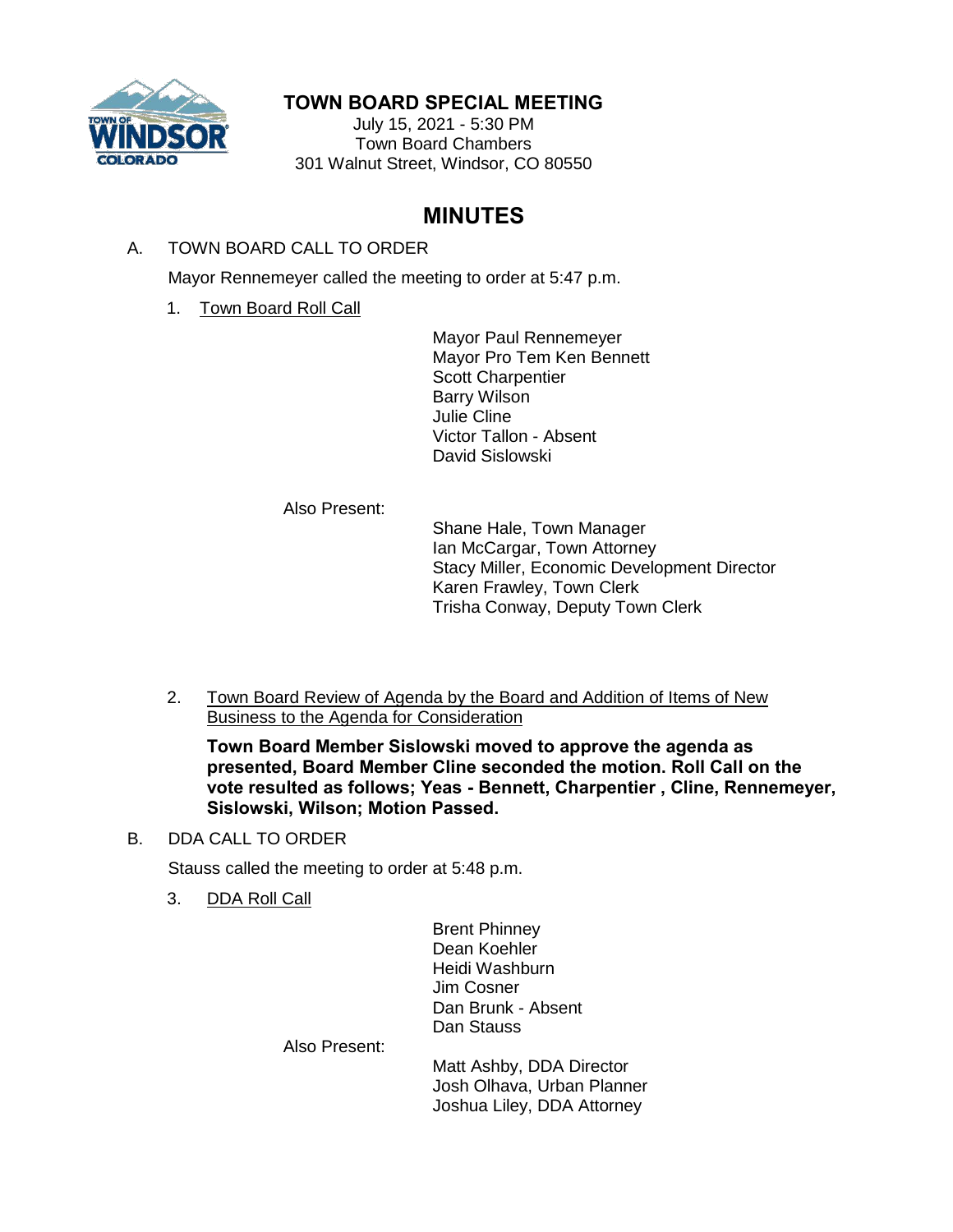4. DDA Review of Agenda by the Board and Addition of Items of New Business to the Agenda for Consideration

**Jim Cosner moved to approve the agenda as presented, Brent Phinney seconded the motion. Roll Call on the vote resulted as follows; Yeas – Cosner, Koehler , Phinney, Washburn, Stauss;**

## C. TOWN BOARD EXECUTIVE SESSION

1. An Executive Session Pursuant to C.R.S. § 24-6-402 (4)(e)(I) for the Purpose of Determining Positions Relative to Matters that may be Subject to Negotiations; Developing Strategy for Negotiations; and Instructing Negotiators with Respect to Backlots Redevelopment Project - S.Hale, Town Manager

**Town Board Member Sislowski moved to enter into an executive session pursuant to C.R.S. § 24-6-402 (4)(e)(I) for the purpose of determining positions relative to matters that may be subject to negotiations; developing strategy for negotiations; and instructing negotiators with respect to the Backlots Redevelopment Project., Board Member Cline seconded the motion. Roll Call on the vote resulted as follows; Yeas - Bennett, Charpentier , Cline, Rennemeyer, Sislowski, Wilson; Motion Passed.**

Upon a motion duly made, the Town Board entered into an Executive Session at 5:50 p.m.

Upon a motion duly made, the Town Board returned to the Regular Meeting at 10:00 p.m.

The Executive Session was closed and the Town Board returned to the Regular Meeting.

Upon returning to the Regular Meeting, Mayor Rennemeyer advised that if any participants in the Executive Session believed the session contained any substantial discussion of any matters not included in the motion to convene the Executive Session, or believed any improper action occurred during the Session in violation of the Open Meetings Law; such concerns should now be stated. Hearing none, the Regular Meeting resumed at 10:00 p.m.

### D. DDA EXECUTIVE SESSION

1. An Executive Session Pursuant to C.R.S. § 24-6-402 (4)(e)(I) for the Purpose of Determining Positions Relative to Matters that may be Subject to Negotiations; Developing Strategy for Negotiations; and Instructing Negotiators with Respect to Backlots Redevelopment Project - M. Ashby, Executive Director

**Brent Phinney moved to enter into an executive session pursuant to C.R.S. § 24-6-402 (4)(e)(I) for the purpose of determining positions relative to matters that may be subject to negotiations; developing strategy for negotiations; and instructing negotiators with respect to the Backlots Redevelopment Project., Heidi Washburn seconded the motion. Roll Call**